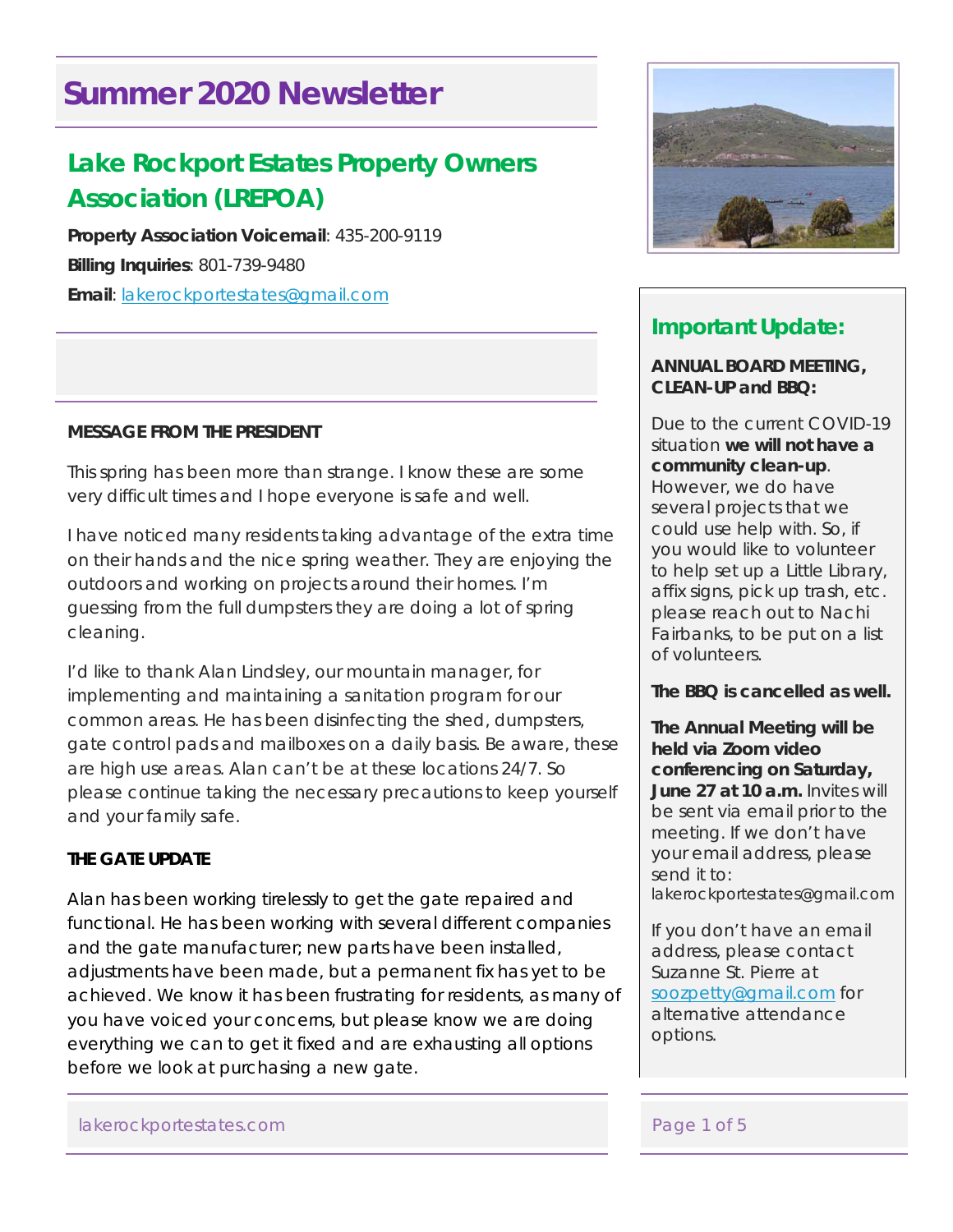#### **WHEN WILL THE ROADS BE GRADED?**

Alan has been working with the mag and grading companies to coordinate the annual road maintenance. COVID-19 has caused construction projects to be delayed, putting a squeeze on schedules. Although the mag company is available, they are not available until mid/late July. And scheduling the grading crew when the mag crew is available has been difficult. The plan is to grade the main and secondary roads as soon as possible to reduce the washboard effect. Then the roads will be regraded, and mag will be applied. Please check Facebook or the LRE website for updates.

#### **WATER PROJECT UPDATE**

There are no water system improvement projects scheduled for 2020. We had plans to meet with the USDA so they could conduct an audit of our community and let us know what grant and/or loan options may be available. However, due to COVID-19, that meeting was cancelled. We are working to reschedule but it may not happen until next year.

#### **ASSESSMENT SCHEDULE CHANGES**

There have been a few changes made to the Assessment Schedule:

- The **Backflow Lockout Fee** that was a one-time \$100 fee will now be an **annual fee.** When property owners do not allow LREPOA to properly inspect the backflows each year as required by the State, or the backflow does not pass inspection, we are forced to lockout the backflow. And if a property owner does not come into compliance within the year, the lockout and fee will continue each year.
- And please note that the **Package Shed-, Mailbox-, and Gate-Related fees** are all now noted as "pass-through" costs and are subject to change.

#### **PROPER PACKAGE SHED ETIQUETTE**

We understand that putting packages you see outside of the shed back in the shed is meant with good intentions. However, those packages outside of the shed have been placed there for a reason—either they have been misdelivered or the resident does not have access to the shed. So, if you see packages outside of the shed, please leave them there. Also, do not share your codes with any other LREPOA or Rockport Ranches property owner—or your best friend, grandmother or



# **Current Board of Trustee Members:**

Nachi Fairbanks, President 801.971.1693 hidesrt@gmail.com

Suzanne St. Pierre,\* Vice President 435.659.6447 soozpetty@gmail.com

Steve Sady, Treasurer 801.243.2473 rssadygp2@gmail.com

Greg Warner, Member 801.824.3429 gwarner@uolf.org

Alan Lindsley, Member and Mountain Manger 801.560.7021 lindsley@hughes.net

*\*Suzanne's term ends this summer.*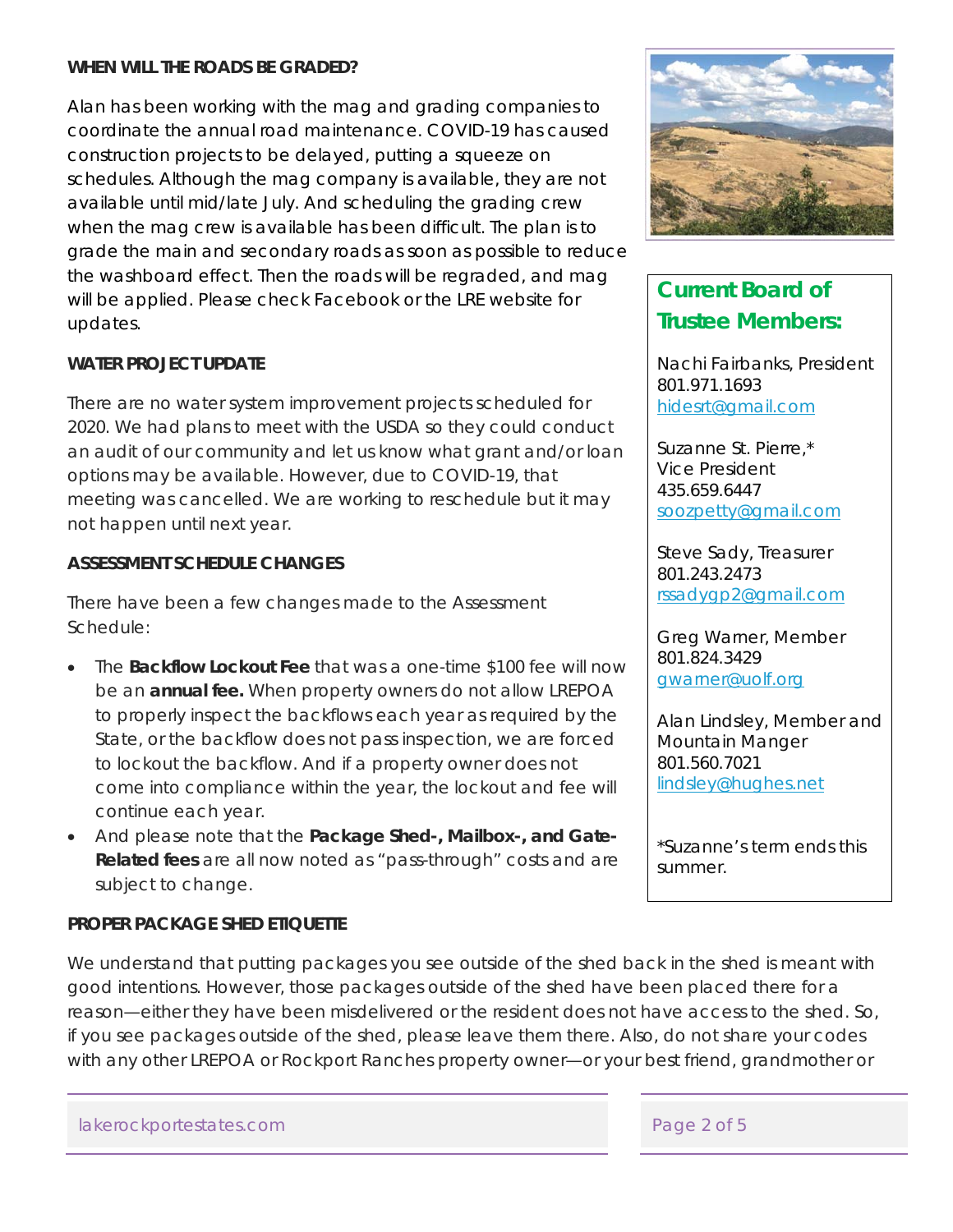aunt. **ONLY those listed on your Package Dropoff Agreement as authorized residents/owners are allowed access to the package shed.** And you do not need to share codes with the shipping companies. This is taken care of by the Association. Sharing codes is a violation of the Agreement and violators will have privileges revoked.

#### **WANT TO ATTEND A MONTHLY MEETING?**

**Please let us know ahead of time.** Our meetings are held the second Wednesday of every month beginning at 6:30 p.m. (Jan – June: Park City location; July – Dec: SLC location. Details can be found on the **LREPOA** website.) However, during this time of social distancing, the meetings will be conducted via Zoom.

**Please let us know at least one week in advance.** We need to ensure we set time aside for your visit as monthly Board meetings are closed to non-appointed Board members and we always have a full agenda to discuss. Contact any Board member with your request to attend. (Our information can be found on the LREPOA webpage: www.lakerockportestates.com)

**It's also important that you let us know ahead of time as meetings can be cancelled at the last minute due to weather—and if we haven't heard from you, we won't know to contact you.** 

**Architectural plans** that need to be reviewed and approved **must be delivered to an Architectural Board member no later than 10 days prior to the monthly meetings.** (Their information can be found on page 4 of this newsletter or on the **Contact** page of the LREPOA website.)

#### **DOGS AND THEIR OWNERS**

Don't embarrass yourself (and your dog) by not following the Summit County leash and nuisance laws. Letting your dog(s) run throughout the community is not allowed. Letting your dog(s) bark incessantly into the night is not allowed. Fines range from \$100 to \$1000. Need to acquaint yourself with the laws or need to report a violation? Check out Summit County Animal Control for details. And please remember to clean up after your dogs. Feces in drainage ditches or along side the road cause problems for those working on the water system and / or construction-related projects.



# **FAQs**

You've read the CC&Rs and know where to find them for reference—but what about all those other "rules" we have? Well, the Board has created a list of FAQs that can be found here.

(If you are receiving a hard copy of this newsletter the FAQs can be found on our website under General Info >  $FAOs$ )

We hope you find this list helpful. And if you have any suggestions for other FAQs, please contact a Board member.

And remember . . .



Lake Rockport Estates has an official Facebook page, that is managed by the Association for official news and updates. And you can leave the Board a message on Facebook as well as email, text or phone.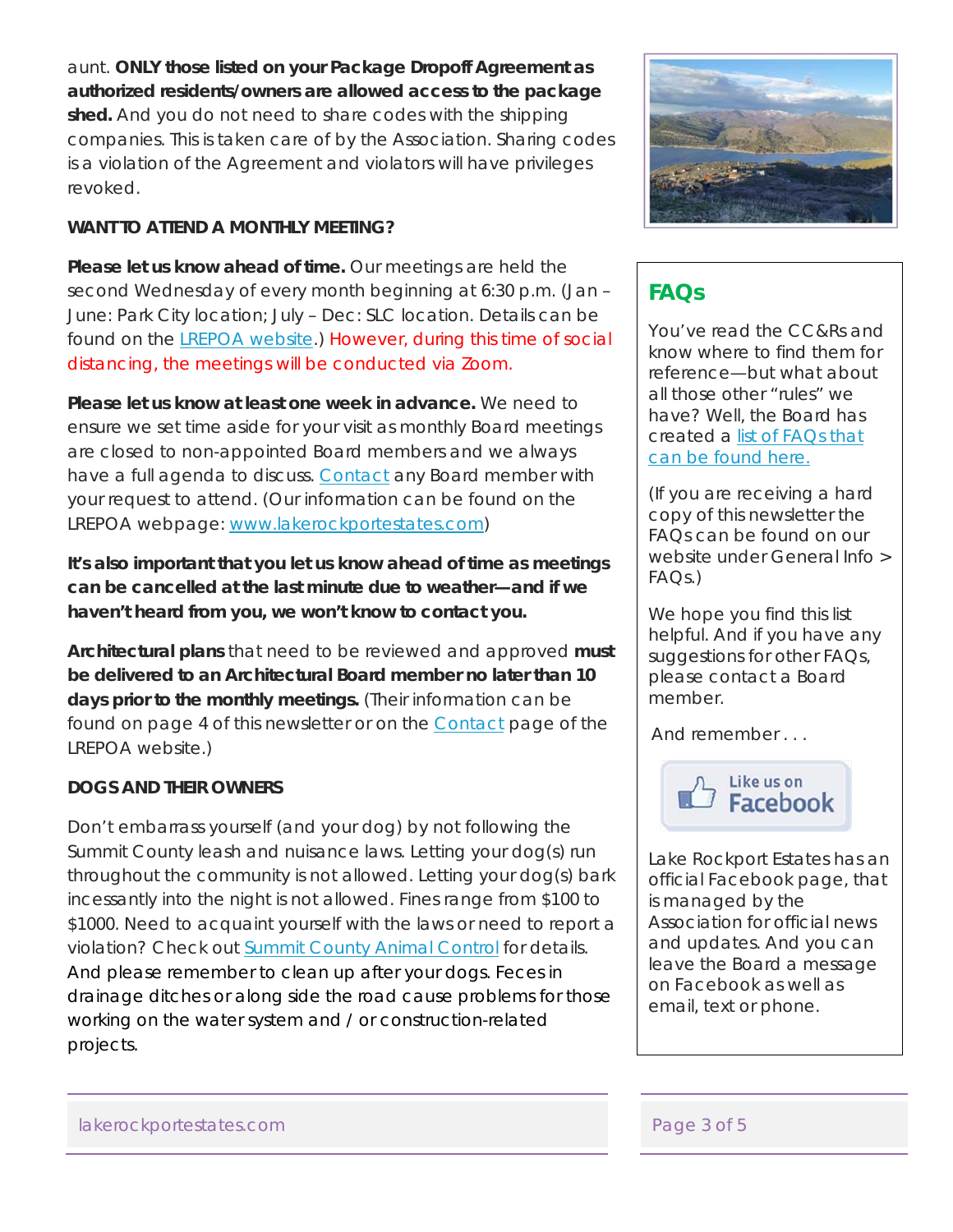#### **BE AWARE AND PREPARED THIS WILDFIRE SEASON**

Although our community is in the mountains, we still live in a desert. This translates into our summers usually being hot and dry and often referred to as "wildfire season". Many of us are all too aware of this reality having experienced multiple wildfires on the mountain. It's always a good time to be proactive. **Clear a defensible space around your home; 30' is recommended.** Thin the brush and trees surrounding your house, prune the lower branches on trees, trim dry grasses and weeds and always remove dead limbs, leaves and other debris. If spraying weed killer, take precautions on windy days.

**Natural debris can be disposed of at the burn pile located just north of the parking/dumpster area.** This will be burned safely in the winter. Please, natural debris only (trees, brush, etc.) from your lot only. And **absolutely no construction debris allowed—no 2x4s, pallets, desks, etc.** Although many of those items are wood, they contain nails, screws and toxic chemicals when burned. People don't need flat tires and we don't need to poison everyone either.

**Please take note of the Fire Danger Level sign when entering the community.** The fire sign is monitored by our Mountain Manager and fire danger levels are in accordance with the Northern Utah Interagency Fire Center. The higher the danger level, the quicker grass and brush can catch fire and spread. Be careful with outdoor fires, grilling, welding, pulling trailers, etc. Do not park or drive on dry, tall grass.

For more information, please visit Summit County's site: http://www.co.summit.ut.us/561/Fire-Warden or the Northern Utah Interagency Fire Center: https://gacc.nifc.gov/gbcc/dispatch/utnuc/index.html

#### **ANOTHER BUSY BUILDING SEASON**



# **Architectural Contacts:**

Nachi Fairbanks, President 801-971-1693 hidesrt@gmail.com

Steve Sady, Treasurer 801-243-2473 rssadygp2@gmail.com

And check out the Architectural page on our website for:

- Submission Requirements
- Construction Regulations
- Architectural Guidelines, etc.

Last season we had seven homes that were either built or underway. As of this spring, we are expecting an additional seven homes. So, we can anticipate a busy summer. Please be patient with the construction vehicles etc. on the roads. However, if there are any issues, please let us know.

As a reminder to those building, please make sure your deliveries and contractors know where they are going and that they understand the 18 MPH speed limit. Unfortunately, not all map apps are accurate. We have experienced several lost trucks wandering the mountain, some of which got into compromising situation.

lakerockportestates.com Page 4 of 5